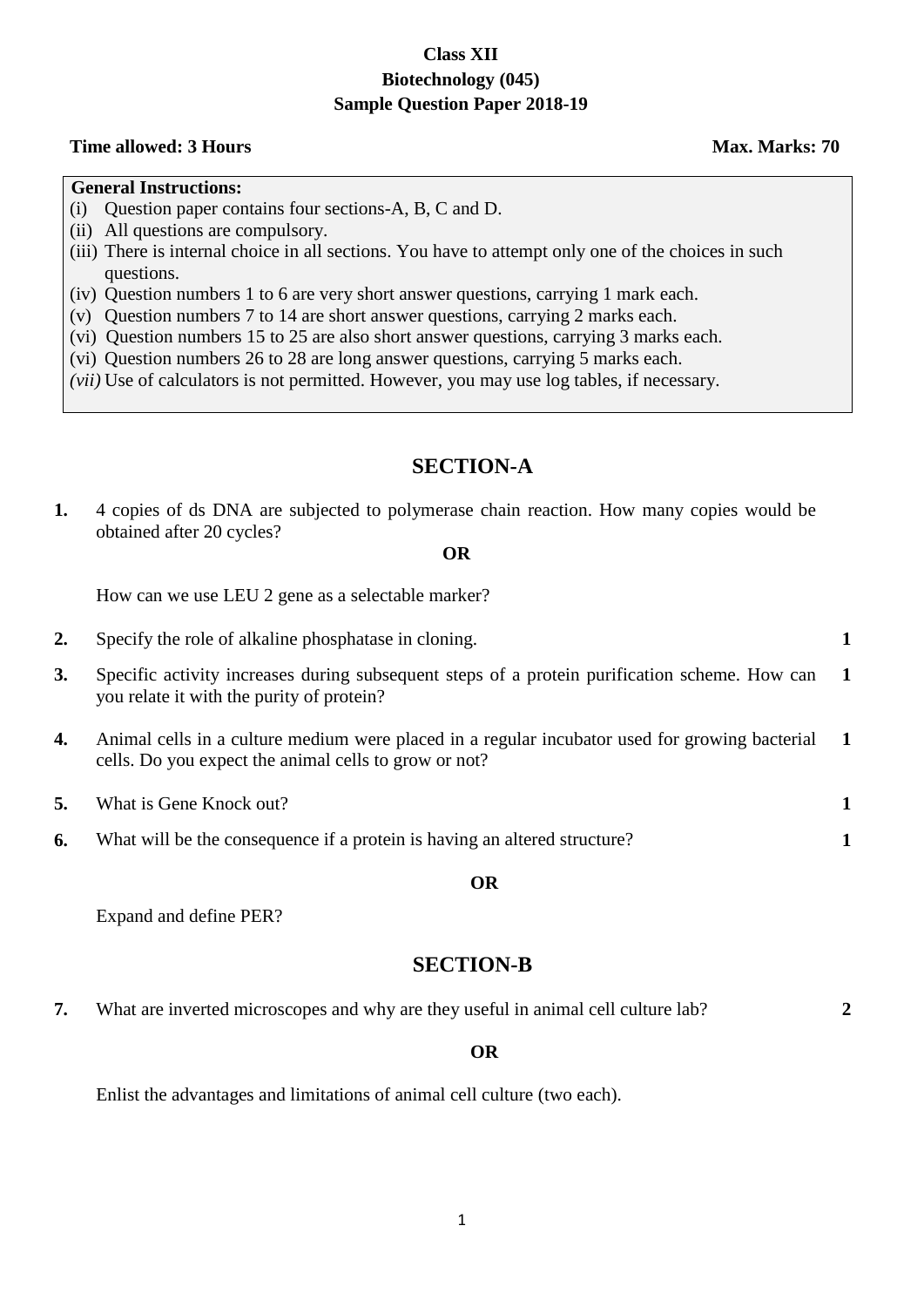- **8.** Explain a visual method of screening the transformed host cells. **2**
- **9.** Interspecific cross leads to formation of sterile seeds. What could be the reasons for the same and how can normal development be achieved? **2**
- **10.** A protein from cell A and cell B is compared to find the whole protein pattern by a technique developed by O'Farrel. Name the technique. State its principle. **2**
- **11.** C.elegans is a eukaryotic organism with a genome of 97 Mb and about 20,000 genes. What organizational features of this genome are unusual when compared to the genomes of other eukaryotes, such as yeast and Drosophila? **2**

# **OR**

Annotation of human genome sequence reveals that our genome contains 30000- 33000 genes. Proteomic analysis indicates that human cells are capable of synthesizing more than 30,000 different proteins. How can this discrepancy be reconciled?

- **12.** Foot and Mouth Disease Virus(FMDV) vaccine is made by growing the virus in animal cells, harvesting the virus and inactivating it for vaccine formulations. Given the following data, calculate the weight and volume of the harvested virus from a bioreactor- **2**
	- (a) Total bioreactor capacity= 1000 l( atleast 20% space must be kept for oxygen and  $CO<sub>2</sub>$ )
	- (b) Number of animal cells=  $10<sup>5</sup>/ml$
	- (c) Number of virus particles/animal cell=50

Assume the virus to be a sphere with a gram molecular weight of  $10<sup>6</sup>$  Daltons (1 million) and radius  $= 1$ nm.

#### **OR**

Recombinant insulin is produced at 100 mg/L by E. coli at a cell concentration of 1 g/L. Calculate the volume of reactor (size of the fermentor) needed to produce 1 Kilogram of insulin in the following conditions:

- (a) When the cell concentration is  $1 \text{ g/L}$  and insulin production is 100 mg/L.
- (b) When the cell concentration is 50 g/L and insulin production is 100 mg /L.
- **13.** Name the plant variations developed by long term callus and suspension culture in plants. How can such variations be used in crop improvement? **2**
- **14.** Foaming is a problem in most microbiological processes. Mention any two possible causes of this problem? How can it be controlled? **2**

# **SECTION-C**

- **15.** What is Molecular Pharming? State its advantages (any 4) **3**
- **16.** Outline the process of creation of chimeric mouse by embryonic stem cell culture. **3**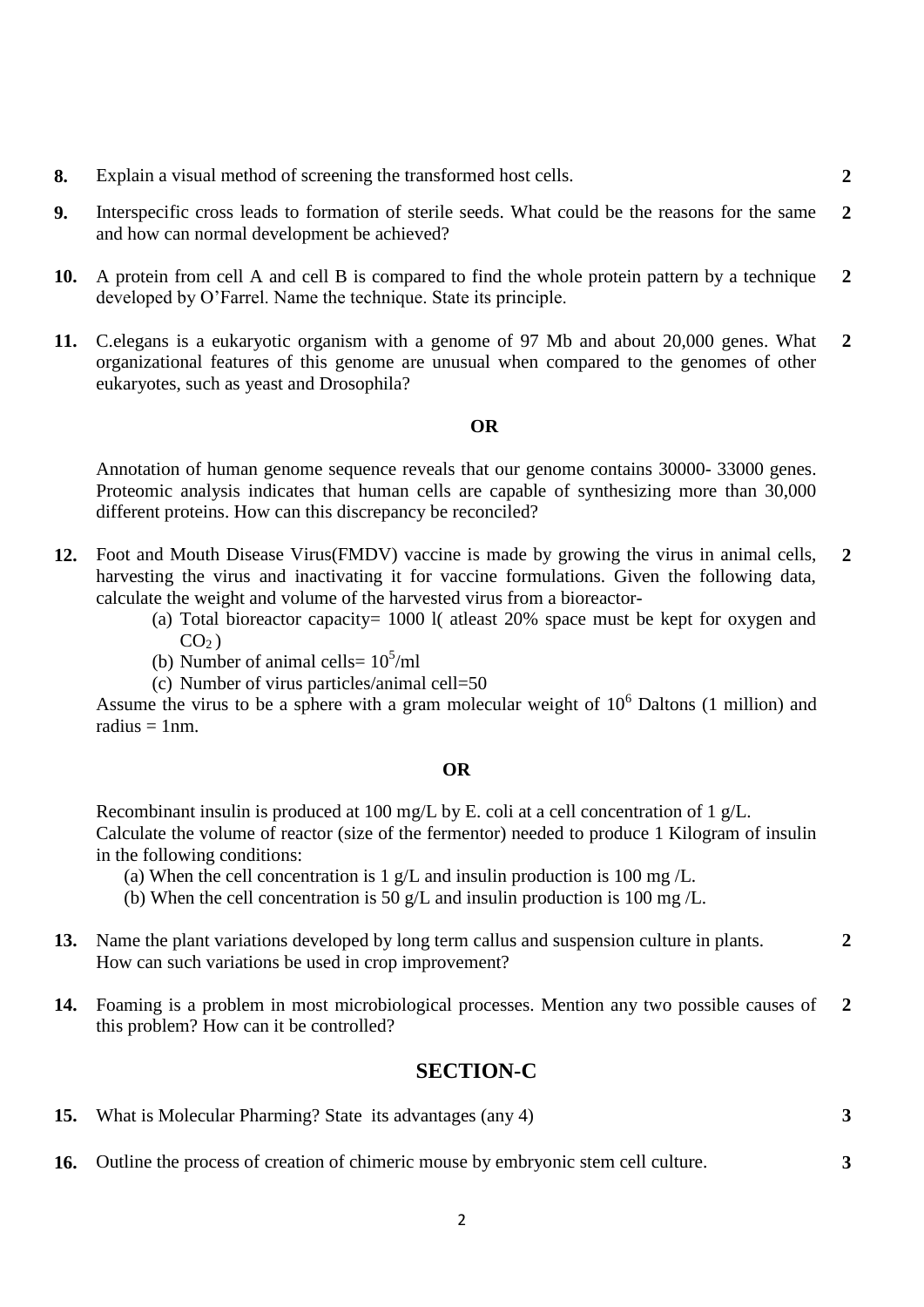- **17.** A specific DNA sequence is identified from a heterogeneous population of DNA molecules on the basis of DNA-DNA hybridization. **3**
	- a) Identify the technique.
	- b) Schematically depict the steps of DNA separation technique.
- **18.** Based on Genomic studies, why do people say that different species and organisms had a common ancestor 100 million years ago. **3**

#### **OR**

The publication of 'Atlas of Protein Sequences and Structure' under the editorship of Margaret O' Dayhoff was a pioneering effort. Why?

**19.** Describe the important parts of a mass spectrometer with diagram. Why has this technique become so important in studying proteins? **3**

### **OR**

Give reasons for the following:

(i) Kappa casein is involved in micelle stabilization of milk proteins.

(ii)Whey protein detoxifies xenobiotics.

- (iii) Curd is used as pro-biotic.
- **20.** What is meant by tissue engineering? Explain any two important medical applications of tissue engineering. **3**

## **OR**

How do we analyse the growth characteristics of a particular cell line.

**21.** Enlist any six good laboratory practices, which need to be followed while working with microbes. **3**

**3**

**3**

- **22.** With an example illustrate-
	- (a) a blunt end cutter restriction enzyme
	- (b) a sticky end cutter restriction enzyme.

Which types of ends are better and why?

- **23.** There are several concerns being raised in accepting transgenic crops. List any three of them. **3**
- **24.** How does the metagenomics approach help to identify novel genes present in the environment? Explain the process. **3**
- **25.** What are somatic hybrids? How are they produced?

# **OR**

Though a genetically engineered crop is herbicide and pesticide resistant, it still requires use of agro chemicals. Mention at least three facts to justify the statement.